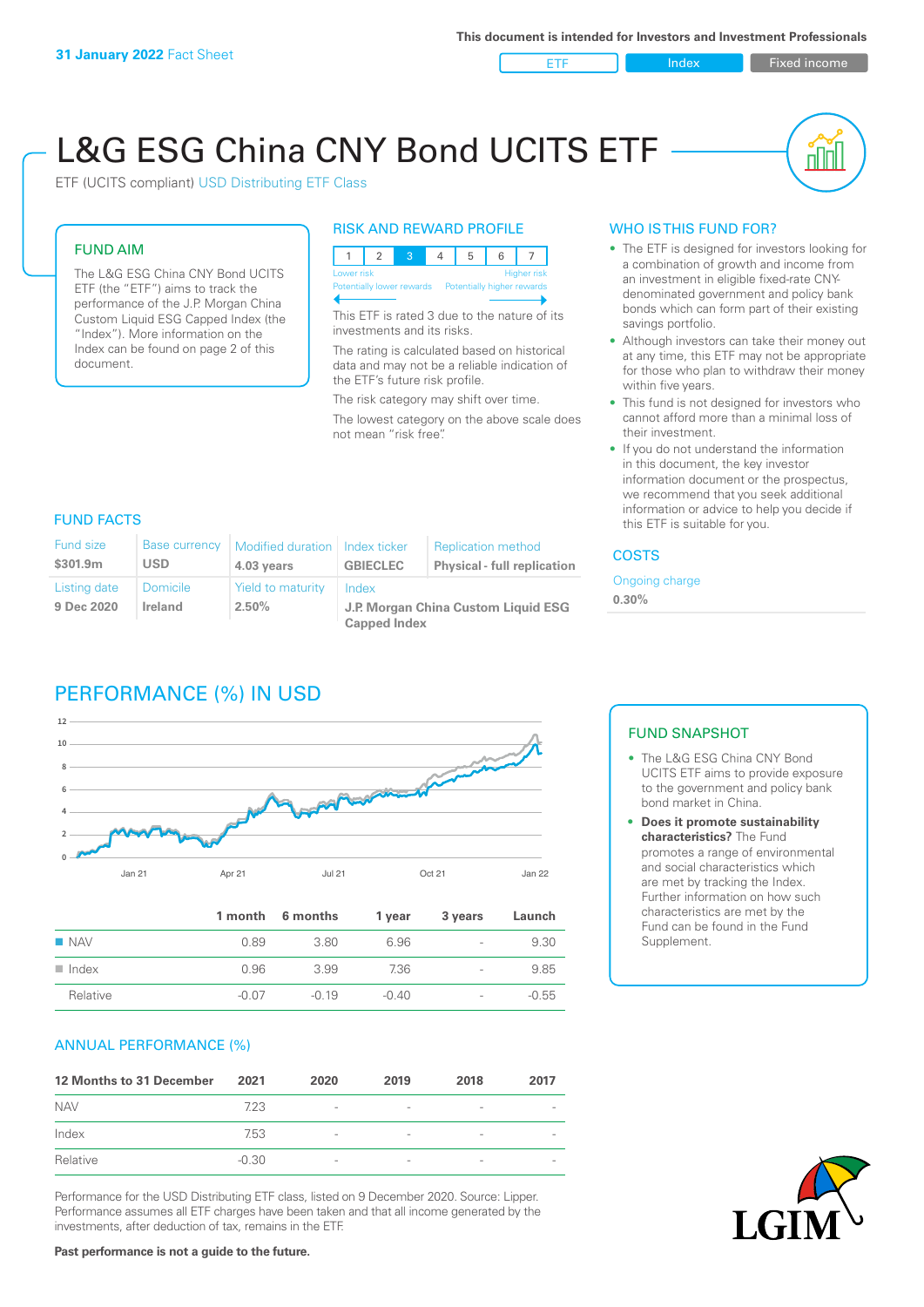# L&G ESG China CNY Bond UCITS ETF

ETF (UCITS compliant) USD Distributing ETF Class

## PORTFOLIO BREAKDOWN

All data source LGIM unless otherwise stated. Totals may not sum due to rounding. In order to minimise transaction costs, the Fund will not always own all the assets that constitute the index and on occasion it will own assets that are not in the index. The number of fund holdings can also differ from the index due to corporate events and proxy holdings.

|                     |       |                                              |              | Top 10 holdings 17.7%<br>Rest of portfolio 82.3%<br>No. of holdings in ETF 154<br>No. of constituents in Index 159                                                                                                                           |                                                                    |  |
|---------------------|-------|----------------------------------------------|--------------|----------------------------------------------------------------------------------------------------------------------------------------------------------------------------------------------------------------------------------------------|--------------------------------------------------------------------|--|
| <b>CURRENCY (%)</b> |       | <b>YEARSTO MATURITY (%)</b>                  |              | TOP 10 HOLDINGS (%)                                                                                                                                                                                                                          |                                                                    |  |
| ■ CNY               | 100.0 | $\blacksquare$ 0 - 5 Years<br>• 5 - 10 Years | 60.8<br>39.2 | China 3.27% 19/11/30<br>China 2.68% 21/05/30<br>China 2.85% 04/06/27<br>China 3.02% 22/10/25<br>China 1.99% 09/04/25<br>China 3.02% 27/05/31<br>China 2.88% 05/11/23<br>China 3.28% 03/12/27<br>China 3.03% 11/03/26<br>China 2.84% 08/04/24 | 2.0<br>1.9<br>1.8<br>1.8<br>1.8<br>1.8<br>1.7<br>1.7<br>1.6<br>1.6 |  |
|                     |       | <b>COUNTRY (%)</b>                           |              |                                                                                                                                                                                                                                              |                                                                    |  |
|                     |       | China                                        | 100.0        |                                                                                                                                                                                                                                              |                                                                    |  |
|                     |       |                                              |              |                                                                                                                                                                                                                                              |                                                                    |  |
|                     |       |                                              |              |                                                                                                                                                                                                                                              |                                                                    |  |

### INDEX DESCRIPTION

The Index aims to track the performance of eligible fixed-rate, bullet, CNY-denominated government and policy bank bonds. The index applies an ESG scoring and screening methodology to tilt toward issuers ranked higher on ESG criteria, and to underweight issuers that rank lower.

### INDEX FUND MANAGEMENT TEAM



The Index Fund Management team comprises 25 fund managers, supported by two analysts. Management oversight is provided by the Global Head of Index Funds. The team has average industry experience of 15 years, of which seven years has been at LGIM, and is focused on achieving the equally important objectives of close tracking and maximising returns.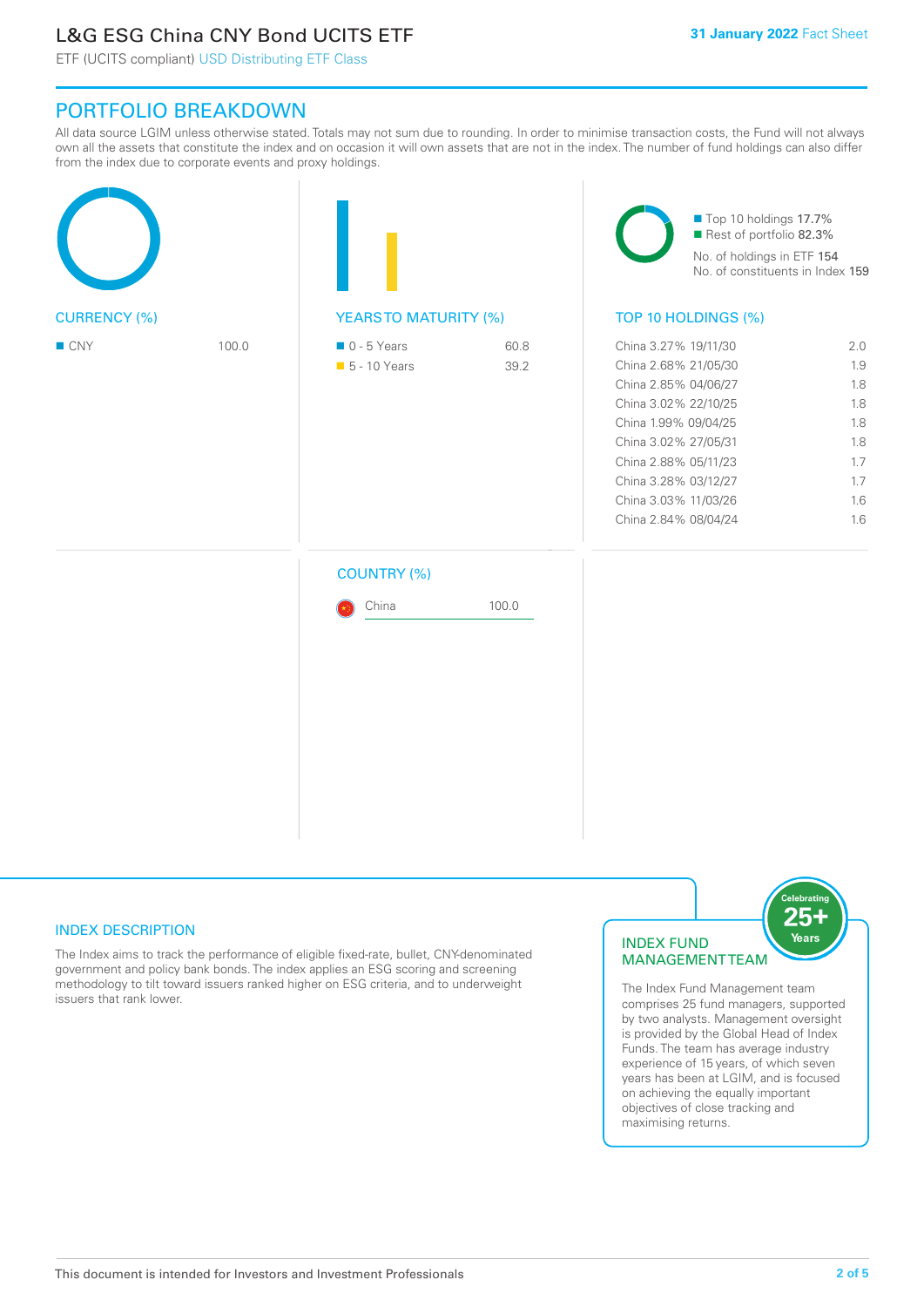# L&G ESG China CNY Bond UCITS ETF

ETF (UCITS compliant) USD Distributing ETF Class

#### KEY RISKS

- The value of an investment and any income taken from it is not guaranteed and can go down as well as up; you may not get back the amount you originally invested.
- An investment in the ETF involves a significant degree of risk. Any decision to invest should be based on the information contained in the relevant prospectus. Prospective investors should obtain their own independent accounting, tax and legal advice and should consult their own professional advisers to ascertain the suitability of the ETF as an investment.
- Investing in emerging market government and policy bank bonds will expose the ETF to any political, social and economic instability in the relevant countries. Investing in the Chinese Interbank Bond Market via Bond Connect is subject to regulatory risk. The governing rules and regulations of this regime may be subject to change with minimal notice and have the potential to be applied retrospectively. Any suspension imposed by the Chinese authorities on the trading of securities via Bond Connect would have adverse implications for the acquisition and disposition of the ETF's assets.
- Changes to interest rates will have a significant impact on bond prices and the ETF's value.
- If a bond issuer fails to make scheduled coupon payments or fails to repay the principal amount of a bond at maturity (i.e. is in "default"), this may significantly impact the ETF's value.
- Bond markets can be "illiquid" (i.e. have limited trading activity) which may mean that the ETF is not able to buy and sell bonds at fair prices.
- Third party service providers (such as counterparties entering into financial derivative instruments with the ETF or the ETF's depositary) may go bankrupt and fail to pay money due to the ETF or return property belonging to the ETF.
- If the Index provider stops calculating the Index or if the ETF's license to track the Index is terminated, the ETF may have to be closed.
- It may not always be possible to buy and sell ETF shares on a stock exchange or at prices closely reflecting the NAV.
- There is no capital guarantee or protection on the value of the ETF. Investors can lose all the capital invested in the ETF.
- Please refer to the "Risk Factors" section of the Issuer's Prospectus and the Fund Supplement.

For mo[re inf](https://www.lgimetf.com/)ormation, please refer to the key investor information document on our website M

### TRADING INFORMATION

| <b>Exchange</b>           | <b>Currency ISIN</b> |                       | <b>SEDOL</b>                | <b>Ticker Bloomberg</b> |
|---------------------------|----------------------|-----------------------|-----------------------------|-------------------------|
| London Stock Exchange USD |                      | IE00BLRPOL76          | <b>BMHMZG3 DRGN DRGN LN</b> |                         |
| London Stock Exchange GBP |                      | IE00BLRPOL76          | BMVSW99 DRGG DRGG LN        |                         |
| Deutsche Börse            | EUR                  | <b>IFOOBL RPOL 76</b> | BMHMZF2 DRGN DRGN GY        |                         |
| Borsa Italiana            | <b>EUR</b>           | IE00BLRPOL76          | BMHMZD0 DRGN DRGN IM        |                         |
| <b>SIX Swiss Exchange</b> | CHF.                 | IE00BLRPOL76          | BI FHF63                    | DRGN DRGN SW            |

The currency shown is the trading currency of the listing.



#### SPOTLIGHT ON LEGAL & GENERAL INVESTMENT MANAGEMENT

We are one of Europe's largest asset managers and a major global investor, with assets under management of £1,326.8 billion (as at 30 June 2021). We work with a wide range of global clients, including pension schemes, sovereign wealth funds, fund distributors and retail investors.

Source: LGIM internal data as at 30 June 2021. The AUM disclosed aggregates the assets managed by LGIM in the UK, LGIMA in the US and LGIM Asia in Hong Kong. The AUM includes the value of securities and derivatives positions.

### COUNTRY REGISTRATION



### AVAILABILITY

| <b>ISA</b> eligible             | Yes |
|---------------------------------|-----|
| SIPP eligible                   | Yes |
| <b>UK Fund Reporting Status</b> | Yes |

#### TO FIND OUT MORE





Call **0345 070 8684**



Lines are open Monday to Friday 8.30am to 6.00pm. We may record and monitor calls. Call charges will vary.

#### **Index Disclaimer**

Information has been obtained from sources believed to be reliable but J.P. Morgan does not warrant its completeness or accuracy. The Index is used with permission. The Index may not be copied, used, or distributed without J.P. Morgan's prior written approval. Copyright 2021, J.P. Morgan Chase & Co. All rights reserved.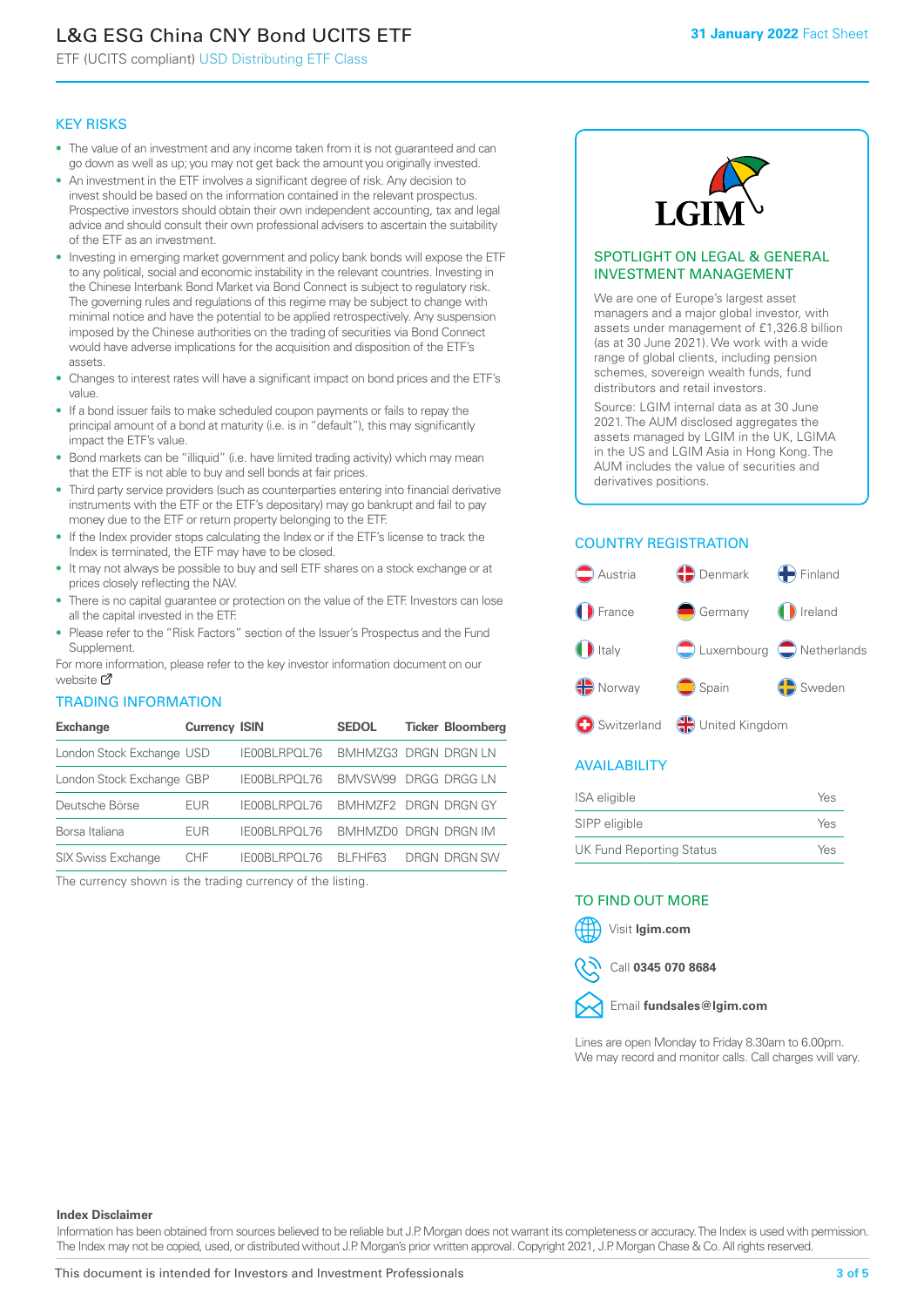# L&G ESG China CNY Bond UCITS ETF

ETF (UCITS compliant) USD Distributing ETF Class

### **Important Information**

A copy of the English version of the prospectus of the Fund is available on LGIM Fund Centre and may also be obtained from Legal & General Investment Management, 2 Dublin Landings, Office 1-W-131, North Dock, Dublin 1, Ireland. Where required under national rules, the key investor information document will also be available in the local language of the relevant EEA Member State. A summary of investor rights associated with an investment in the Fund shall be available from www. lgim.com/investor\_rights

We are also obliged to disclose that the Management Company has the right to terminate the arrangements made for marketing.

A decision may be taken at any time to terminate the arrangements made for the marketing of the Fund in any EEA Member State in which it is currently marketed. In such circumstances, Shareholders in the affected EEA Member State will be notified of this decision and will be provided with the opportunity to redeem their shareholding in the Fund free of any charges or deductions for at least 30 working days from the date of such notification.

This is a marketing communication. Please refer to the prospectus of the Fund and to the KIID before making any final investment decisions.

**In the United Kingdom and outside the European Economic Area,** this document is issued by Legal & General Investment Management Limited, authorised and regulated by the Financial Conduct Authority, No. 119272. Registered in England and Wales No. 02091894 with registered office at One Coleman Street, London, EC2R 5AA.

**In the European Economic Area,** this document is issued by LGIM Managers (Europe) Limited, authorised by the Central Bank of Ireland as a UCITS management company (pursuant to European Communities (Undertakings for Collective Investment in Transferable Securities) Regulations, 2011 (S.I. No. 352 of 2011), as amended) and as an alternative investment fund manager with "top up" permissions which enable the firm to carry out certain additional MiFID investment services (pursuant to the European Union (Alternative Investment Fund Managers) Regulations 2013 (S.I. No. 257 of 2013), as amended). Registered in Ireland with the Companies Registration Office (No. 609677). Registered Office: 70 Sir John Rogerson's Quay, Dublin, 2, Ireland. Regulated by the Central Bank of Ireland (No. C173733).

LGIM Managers (Europe) Limited operates a branch network in the European Economic Area, which is subject to supervision by the Central Bank of Ireland. In Italy, the branch office of LGIM Managers (Europe) Limited is subject to limited supervision by the Commissione Nazionale per le società e la Borsa ("CONSOB") and is registered with Banca d'Italia (no. 23978.0) with registered office at Via Uberto Visconti di Modrone, 15, 20122 Milan, (Companies' Register no. MI - 2557936). In Germany, the branch office of LGIM Managers (Europe) Limited is subject to limited supervision by the German Federal Financial Supervisory Authority ("BaFin"). In the Netherlands, the branch office of LGIM Managers (Europe) Limited is subject to limited supervision by the Dutch Authority for the Financial Markets ("AFM") and it is included in the register held by the AFM and registered with the trade register of the Chamber of Commerce under number 74481231. Details about the full extent of our relevant authorisations and permissions are available from us upon request. For further information on our products (including the product prospectuses), please visit our website.

The shares (the "Shares") discussed in this document are issued in relation to the relevant sub-fund (or share class(es) thereof) described in this document (together, the "Fund").

Copyright © 2022 Legal & General. This document is subject to copyright. Any unauthorised use is strictly prohibited. All rights are reserved.

**No investment advice:** We are required to clarify that we are not acting for you in any way in relation to the investment or investment activity to which this document relates. In particular, we will not provide any investment services to you and or advise you on the merits of, or make any recommendation to you in relation to, the terms of any transaction. None of our representatives are authorised to behave in any way which would lead you to believe otherwise. We are not, therefore, responsible for providing you with the protections afforded to some of our clients and you should seek your own independent legal, investment and tax or other advice as you see fit.

**United States information:** This document is not, and under no circumstances is to be construed as, an advertisement or any other step in furtherance of a public offering of shares in the United States or any province or territory thereof, where none of the Fund or the Shares are authorised or registered for distribution and where no prospectus of the Fund has been filed with any securities commission or regulatory authority. Neither this document nor any copy hereof should be taken, transmitted or distributed (directly or indirectly) into the United States. Neither the Fund nor any of the Shares have been or will be registered under the United States Securities Act of 1933 or the Investment Company Act of 1940 or qualified under any applicable state securities statutes.

**No guarantee of accuracy:** This document may contain independent market commentary prepared by us based on publicly available information. We do not warrant, guarantee or otherwise confirm the accuracy or correctness of any information contained herein and any opinions related to product or market activity may change. Any third party data providers used to source the information in this document make no warranties or claims of any kind relating to such data.

**Historical performance** is no indication of future performance: Any historical performance included in this document may be based on back testing. Back testing is the process of evaluating an investment strategy by applying it to historical data to simulate what the performance of such strategy would have been. However, back tested performance is purely hypothetical and is provided in this document solely for informational purposes. Back tested data does not represent actual performance and should not be interpreted as an indication of actual or future performance.

**No offer for sale:** The information contained in this document is neither an offer for sale nor a solicitation of an offer to buy securities. This document should not be used as the basis for any investment decision.

**Risk Warnings:** The Shares are products involving a significant degree of risk and may not be suitable for all types of investor. Any decision to invest should be based on the information contained in the prospectus of the Fund (or any supplements thereto) which includes, inter alia, information on certain risks associated with an investment. The price of any securities may go up or down and an investor may not get back the amount invested. Investors should only invest in a currency-hedged share class if they are willing to forego potential gains from appreciations in the currencies in which the Fund's assets are denominated against the currency of denomination of the relevant hedged share class. Currency hedging employed with respect to the hedged share classes aims to reduce currency risk rather than to eliminate it completely. Investors should also refer to the risk factor entitled "Currency" in the section of the Prospectus entitled "Risk Factors".

**Prospectus:** Investors should refer to the section entitled "Risk Factors" in the Fund's prospectus for further details of these and other risks associated with an investment in the Shares. The information in this document is designed solely for use in the relevant countries in which the Fund has been registered for public distribution and is not intended for residents of any other countries. The distribution of the prospectus and the offering, sale and delivery of Shares in other jurisdictions may be restricted by law.

**For United Kingdom investors:** The Fund is a recognised scheme under section 264 of the Financial Services and Markets Act 2000 and so the prospectus may be distributed to investors in the United Kingdom. Copies of all documents (i.e. the prospectus, the key investor information document, the latest annual audited report and financial statements and semi-annual unaudited report and financial statements and the constitution) are available in the United Kingdom from www.lgim.com.